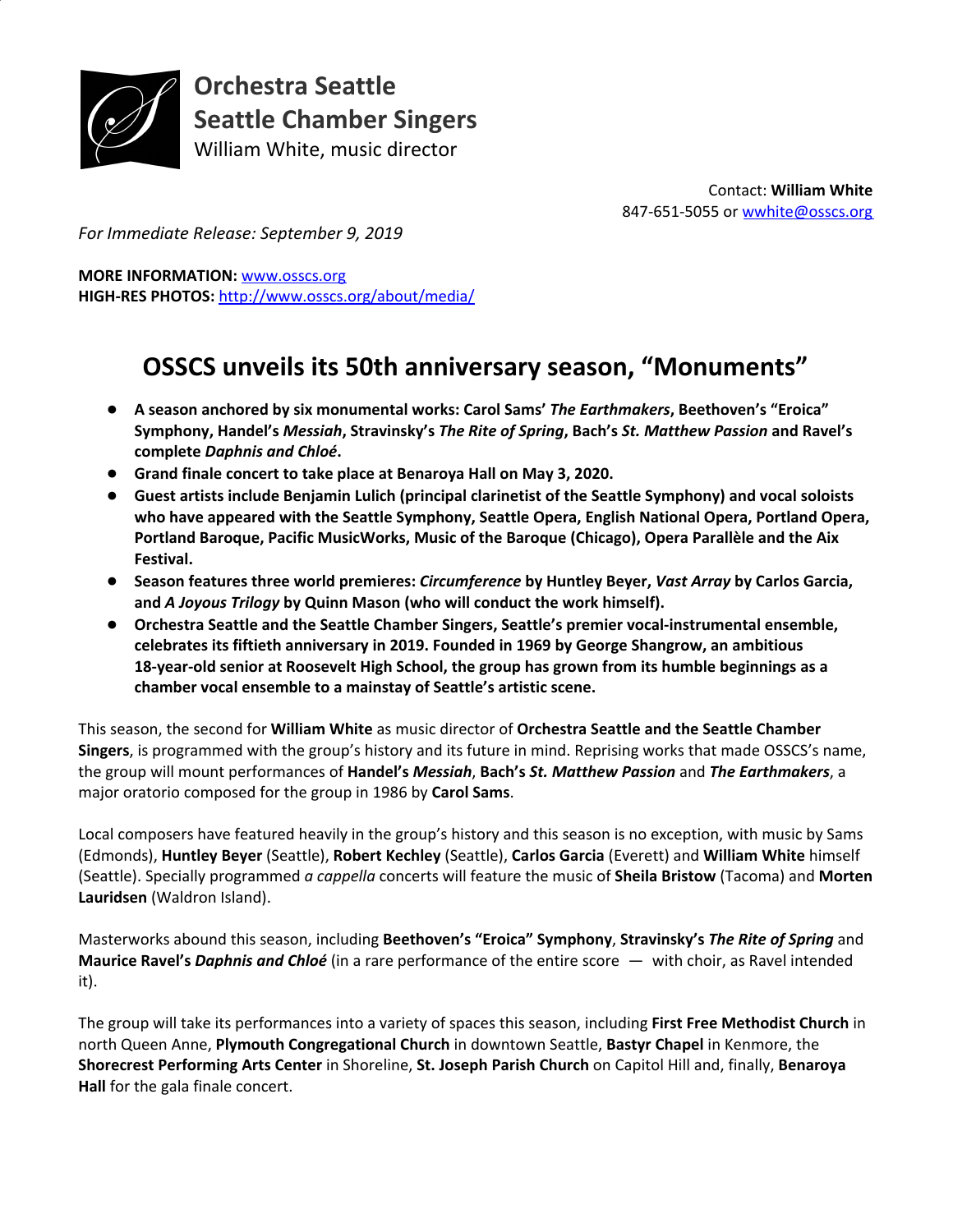Season subscriptions and tickets to individual concerts are available now. Concertgoers under 30 can attend each concert for just \$10, with college students and youth admitted free of charge (except for the Benaroya concert on May 3, 2020). For tickets and more information, please visit **www.osscs.org**.



**Orchestra Seattle Seattle Chamber Singers** William White, music director

# **2019–2020 Season: Monuments**

**Origins** Saturday, October 5, 2019 • 7:30 p.m. • First Free Methodist Church

**Carlos Garcia** *Vast Array* [world premiere] **Darius Milhaud** *La création du monde* **Carol Sams** *The Earthmakers*

The OSSCS 50th anniversary season begins with music of creation. Hear trailblazing composer Carol Sams' epic masterpiece, *The Earthmakers*, an oratorio that recounts creation stories from a multitude of world cultures. Also featured are *La création du monde*, a jazzy work by Sams' teacher, Darius Milhaud, and the world premiere of local composer Carlos Garcia's fanfare, *Vast Array*.

**Memorials**

Saturday, November 2, 2019 • 7:30 p.m. • First Free Methodist Church

**Jennifer Higdon** *blue cathedral* **Huntley Beyer** *Circumference* [world premiere] **Ludwig van Beethoven** Symphony No. 3 ("Eroica")

The world premiere of Huntley Beyer's *Circumference*, an oratorio written in memory of OSSCS founder George Shangrow, Jennifer Higdon's *blue cathedral*, composed to honor her late brother, and Ludwig van Beethoven's "Eroica" symphony, written "to the memory of a great man."

#### **Messiah**

Saturday, December 14, 2019 • 2:00 p.m. • Plymouth Congregational Church (Seattle) Sunday, December 15, 2019 • 2:00 p.m. • Bastyr Chapel (Kenmore)

# **G.F. Handel** *Messiah*

A timeless classic and a Seattle tradition. OSSCS once again presents the region's only performances of Handel's full and unabridged score.

#### **Ancestors**

Saturday, February 15, 2020 • 7:30 p.m. • Shorecrest Performing Arts Center

**Quinn Mason** *A Joyous Trilogy* [world premiere] **W.A. Mozart** Clarinet Concerto **Igor Stravinsky** *Le sacre du printemps*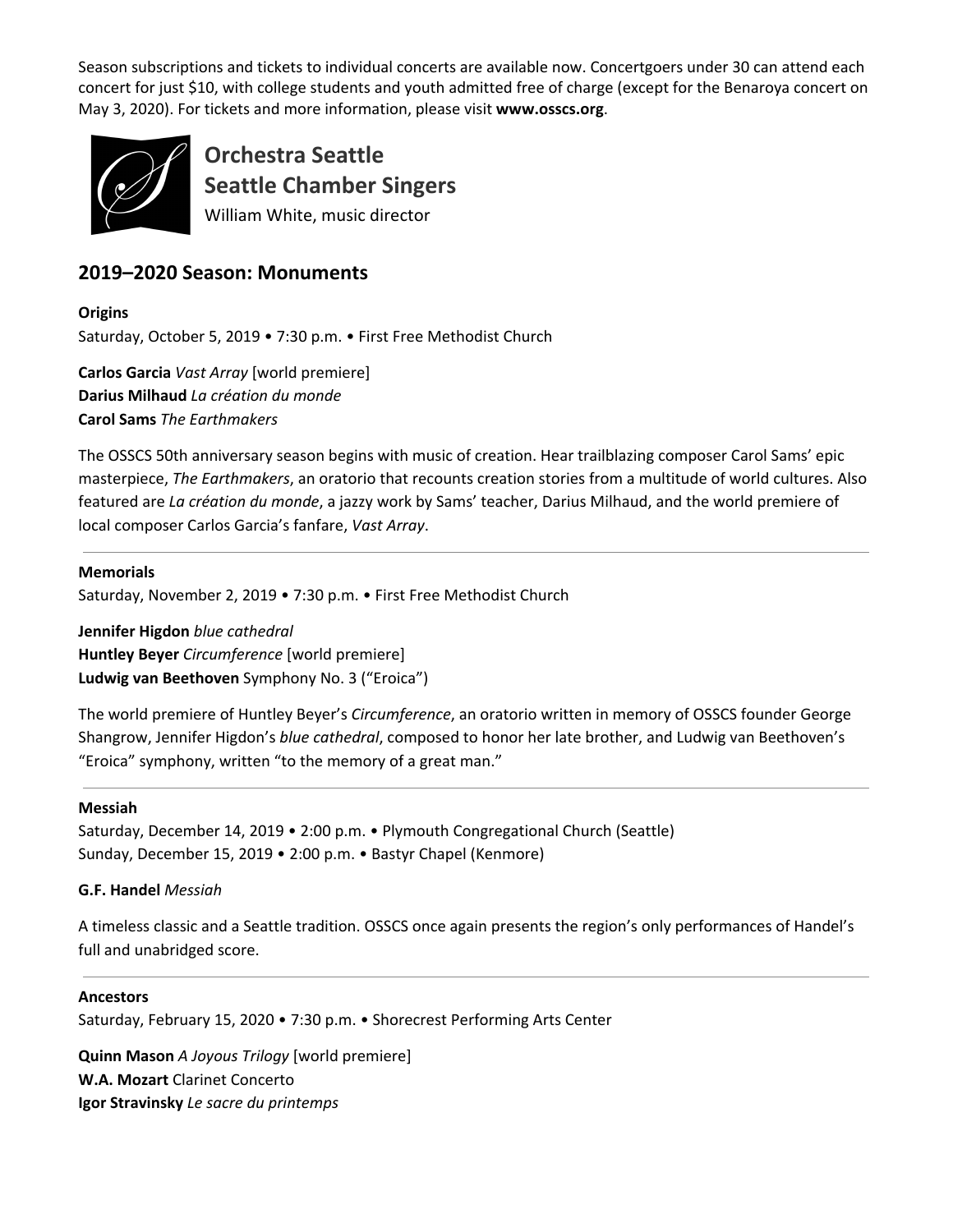A world premiere by young composer-conductor Quinn Mason, a performance of Mozart's exquisite clarinet concerto by Seattle Symphony principal clarinetist Ben Lulich, and Igor Stravinsky's epochal *The Rite of Spring* make this a concert for the ages.

# **Sacrifice**

Friday, March 20, 2020 • 7:00 p.m. • St. Joseph Parish

### **J.S. Bach** *St. Matthew Passion*

The music of J.S. Bach has been at the core of OSSCS's repertoire since its inception 50 years ago. Now a new generation interprets this supreme masterpiece.

**Celebration** Sunday, May 3, 2020 • 7:30 p.m. • Benaroya Hall

**Robert Kechley** *Psalm 100* **Lili Boulanger** *Psaume XXIV* **William White** *Psalm 46* [west coast premiere] **Maurice Ravel** *Daphnis et Chloé* [complete]

The OSSCS 50th anniversary season concludes in grand style at Benaroya Hall with jubilant psalm settings by Robert Kechley, Lili Boulanger and OSSCS music director William White. The grand finale is a rare performance of the complete score of Maurice Ravel's dazzling "symphonie choréographique," *Daphnis and Chloé*.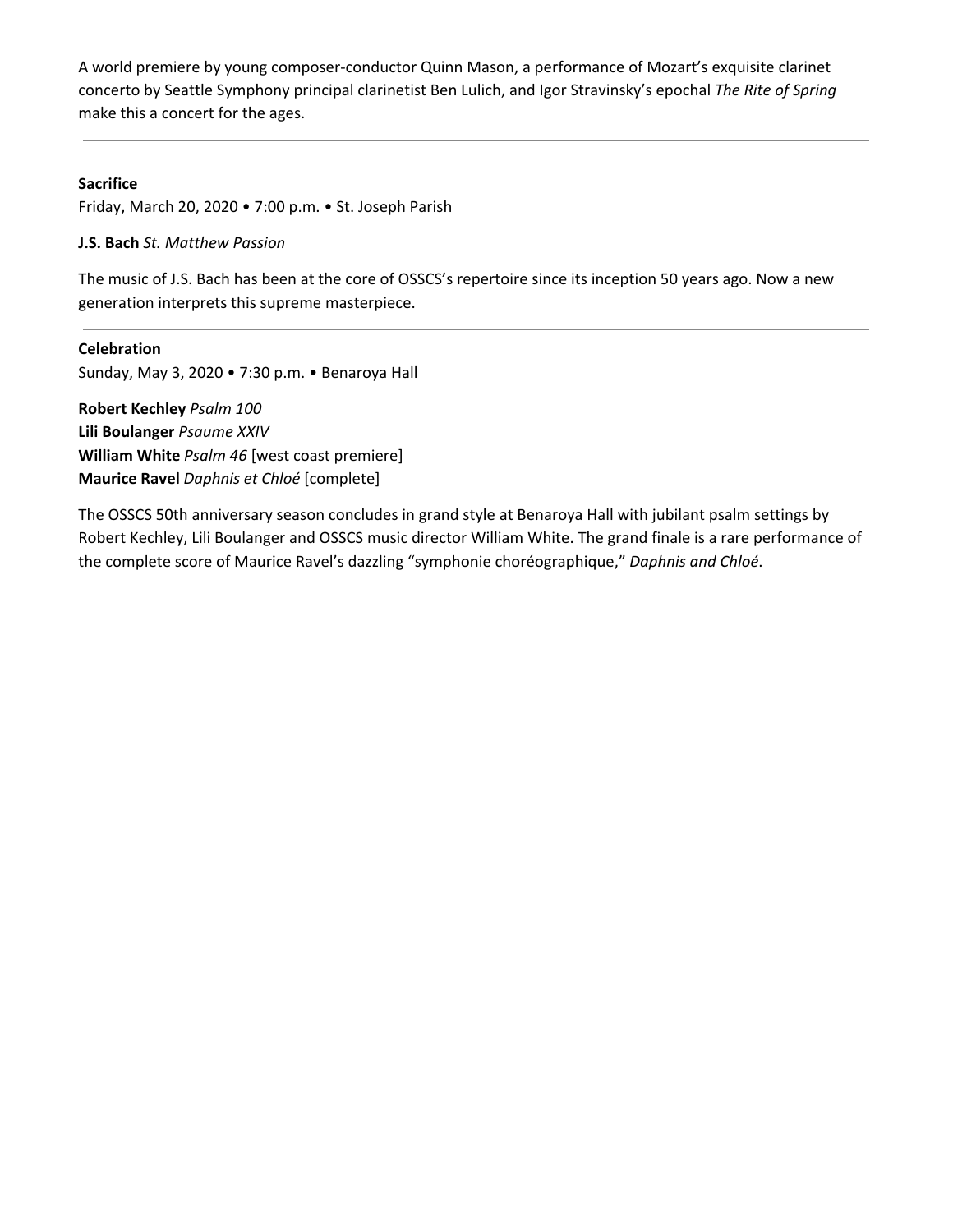**Media Contact**: William White, [wwhite@osscs.org](mailto:wwhite@osscs.org), 847-651-5055